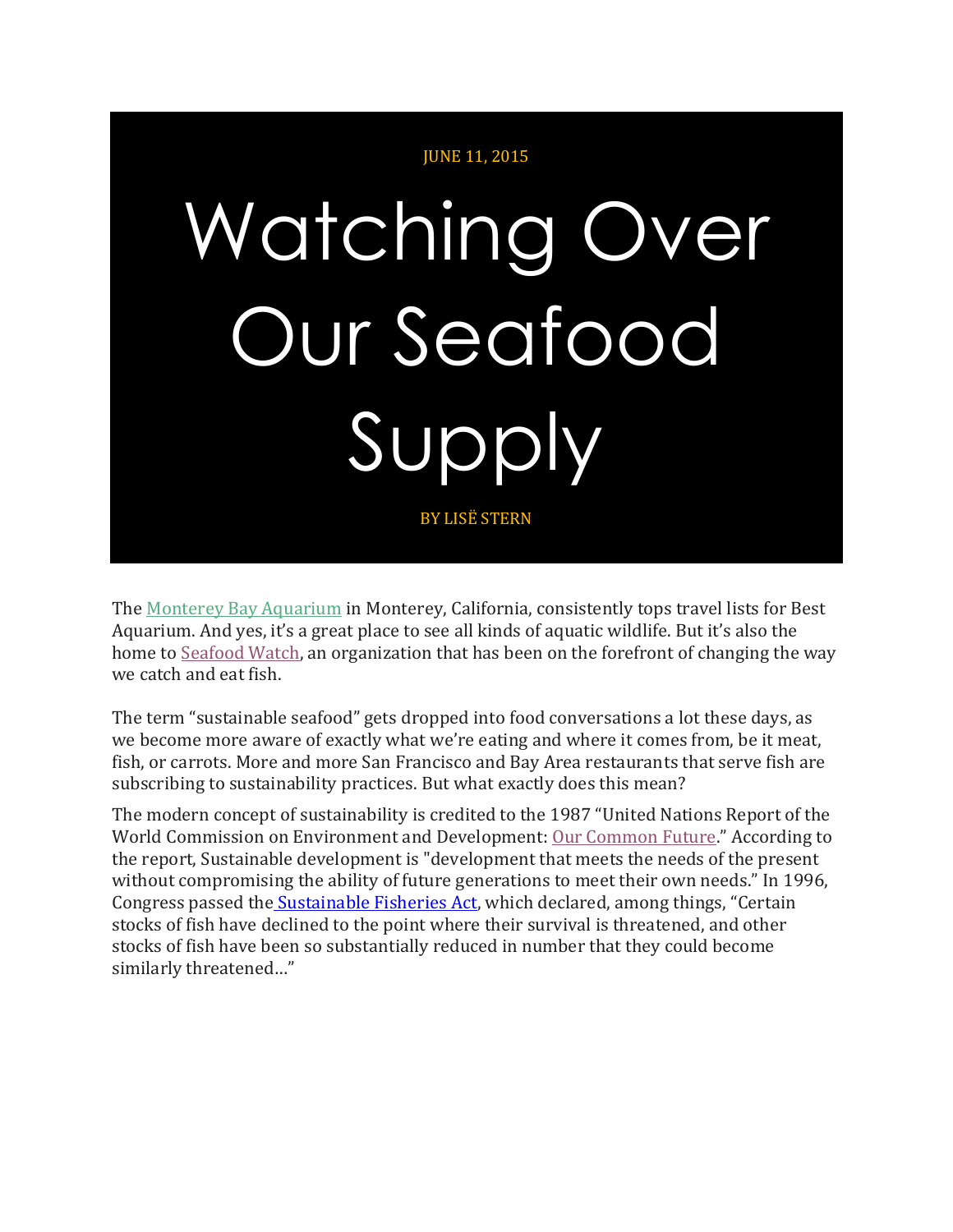

Oysters, a great source of protein and one of many shellfish generally more sustainable than fin fish credit: Monterey Bay Aquarium/Randy Wilder

The National Oceanic and Atmospheric Administration (NOAA), a regulatory agency, has helped establish laws limiting overfishing and damaging methods of fishing. "People have become in recent years more concerned about the social and ecological implications of their purchases, and seafood is one of them," says Amber Rhodes, Policy Analyst, Sustainable Fisheries Division, of NOAA. "The idea is that we're managing fish stocks so they're sustainable in the future." NOAA runs the website [FishWatch,](http://www.fishwatch.gov/) with the latest info on fish laws.

In 1997, the Monterey Bay Aquarium put on an exhibit, "Fishing for Solutions." On Grist.com, food writer Roz Cummings wrote, "The exhibit focused not only on the precariousness of the fish stocks that have been reduced by overfishing, but also on the environmental degradation caused by using heavy-handed harvesting techniques and slapdash fish farming. I remember feeling stunned and shell-shocked after seeing the exhibit."

"Fishing for Solutions" led to the formation of Seafood Watch in 1999, which many credit with raising awareness about sustainability issues regarding seafood. Seafood Watch releases a state-by-state guide that rates [seafood into three categories:](http://www.seafoodwatch.org/-/m/sfw/pdf/guides/mba-seafoodwatch-west-coast-guide.pdf?la=en) Green (Best Choices), Yellow (Good Alternatives), and Red (Avoid). I spoke with Ryan Bigelow, Outreach Program Manager for Seafood Watch, about the current fishy situation.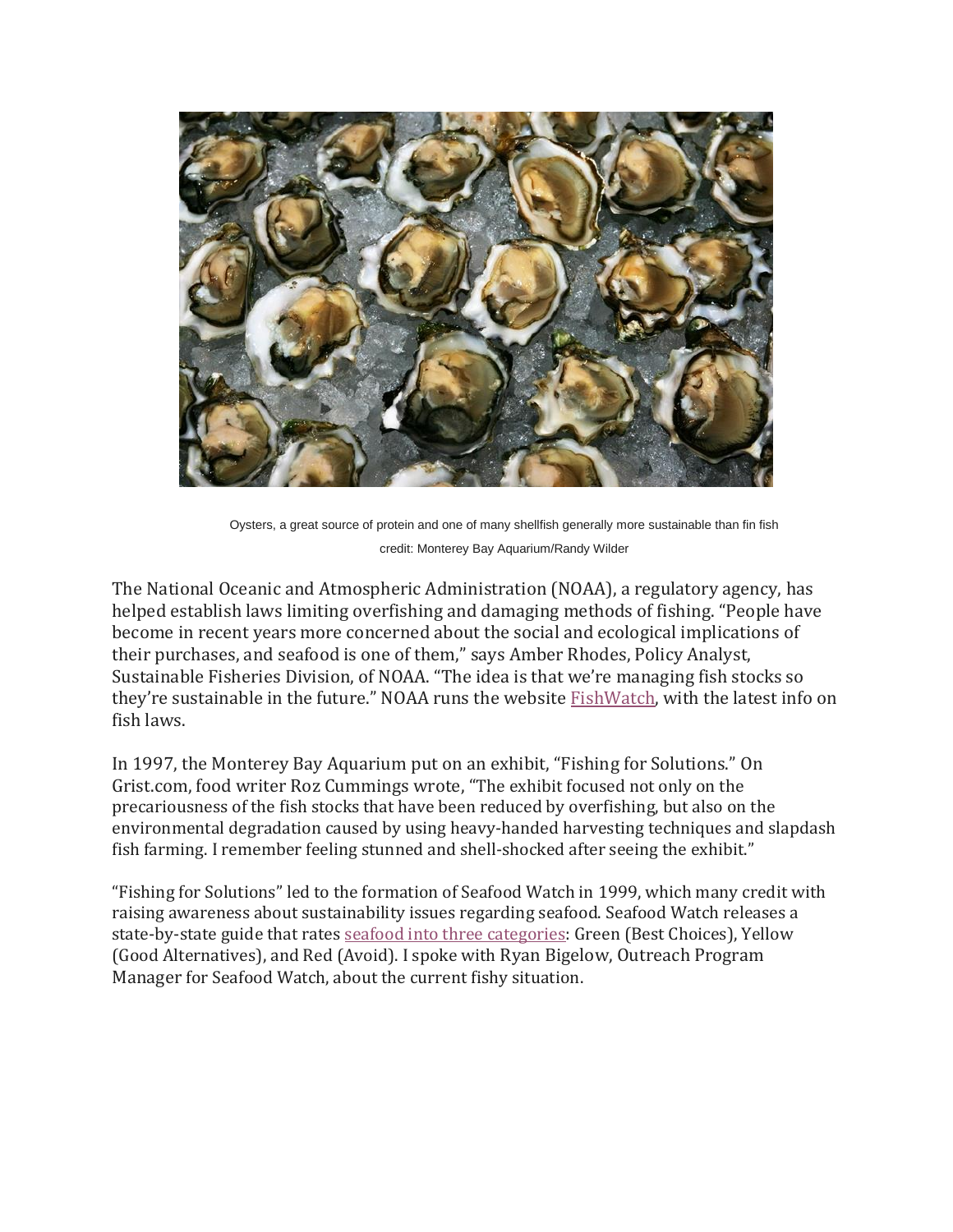

Seafood Watch outreach manager Ryan Bigelow credit: Monterey Bay Aquarium/Tyson Rininger

#### **LS: How did Seafood Watch start, and why?**

RB: In 1997, the aquarium had a "Fishing for Solutions" exhibit about problems with the seafood industry. We thought, if we're doing that, we're going to have to take a look at the fish we're using in our restaurants. We can't talk about it and not be conscientious consumers. We took a hard look at the menu we provide guests. We made tabletop information cards and talked about different seafood options. Those triangles started disappearing – people were taking the tabletop lists. They weren't designed for that! We thought we'd spend some time on something they could take, and that led to our original pocket guide. And that led to Seafood Watch. We started working out of an old house in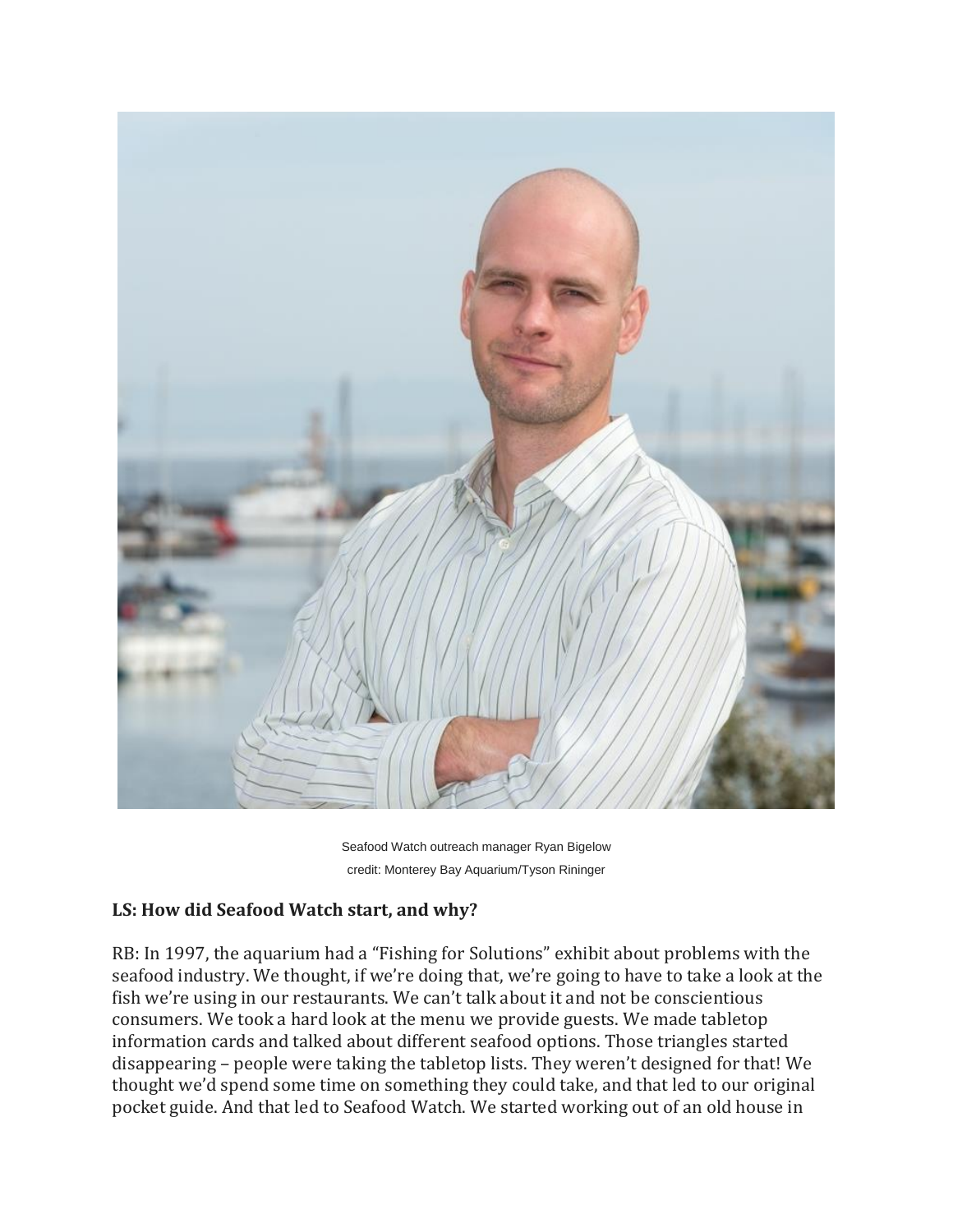Monterey Bay, and we now have a team of over 20 people. We've distributed more than 52 million pocket guides. We have an [app, for iOS and Android,](http://www.seafoodwatch.org/seafood-recommendations/our-app) that's been downloaded 1.5 million times.

### **LS: What does Seafood Watch do today?**

RB: We've developed a conservation partnership program with other aquariums. We provide talking points and pocket guides to other institutions so they can talk about Seafood Watch for free at their institutions. We also work with big food service providers, like Sysco and Aramark, Whole Foods, Disney. We have an advisory [Blue Ribbon Task](http://www.seafoodwatch.org/businesses-and-organizations/blue-ribbon-task-force)  [Force,](http://www.seafoodwatch.org/businesses-and-organizations/blue-ribbon-task-force) a panel of about 50 chefs.



Longspine thornyhead rockfish, a west coast groundfish credit: Monterey Bay Aquarium/ L&L Langstroth

#### **LS: Where do you get your information?**

RB: One thing about Seafood Watch that differentiates it is our reports are all science based, and all transparent. Everything is based on scientific reports that are peer reviewed. [All our reports are available online](http://www.seafoodwatch.org/about-us/our-criteria) – that's part of our transparency.

#### **LS: Who writes the reports?**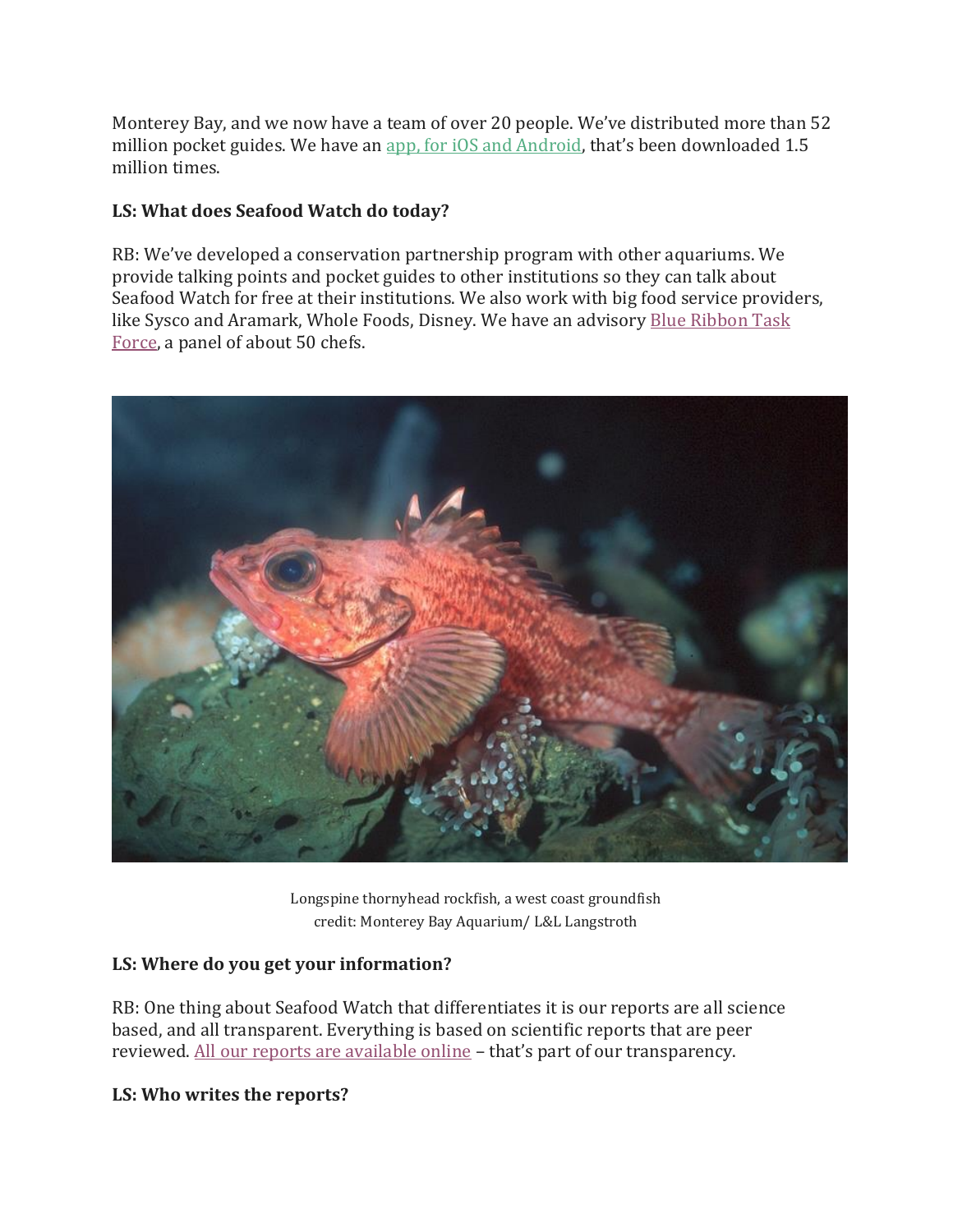RB: We have a team of 13 scientists. But there are so many fisheries, and so many reports, we use analysts in the field. They'll send a report to us so we can proof it in house. We'll check in and send it out. Since 90 percent of the fish we eat in the U.S. is imported, we need local scientists to write these reports.

### **LS: Define "fishery."**

RB: Anywhere where you're catching fish. Specifically wild fish, *not* farmed fish.

We also look at farmed fish, or aquaculture. About 50 percent of the fish consumed in the U.S. comes from farmed fish.

# **LS: Is wild fish better than farmed?**

RB: In the U.S., there's a really strong bias against farmed fish. And that is historically well founded. When it first started, they were using a lot of chemicals, there were some really dirty tilapia pens in China. Some of the worst farming is really, really bad. But it's like farming on land. It can be done really well – like the best grass-fed beef. And you can avoid some issues, like mercury contamination.

Some of the really cool fish farming is happening in middle of the country. Catfish has been at it a long time, but there are a lot of new methods for other fish. [Recirculating](http://www.blueridgeaquaculture.com/recirculatingaquaculture.cfm)  [Aquacultural Systems \(RAS\)](http://www.blueridgeaquaculture.com/recirculatingaquaculture.cfm) is a really interesting direction we're taking. A lot of states throughout the Midwest are using it.

In the U.S., salmon is the main farmed fish, but internationally, it's a drop in the bucket. Internationally, carp and tilapia are farmed. There's a push for fish that's not a predator species.

#### **LS: What's an example of a predator species?**

RB: Tuna. It's the predator of the sea, not the chicken of the sea. It takes 15 pounds of fish from the ocean to create 1 pound of final tuna. There's a reason we don't eat tigers or wolves. It's more efficient to raise cows and pigs, because they eat plants. But we have developed a palate that prefers these large carnivorous species.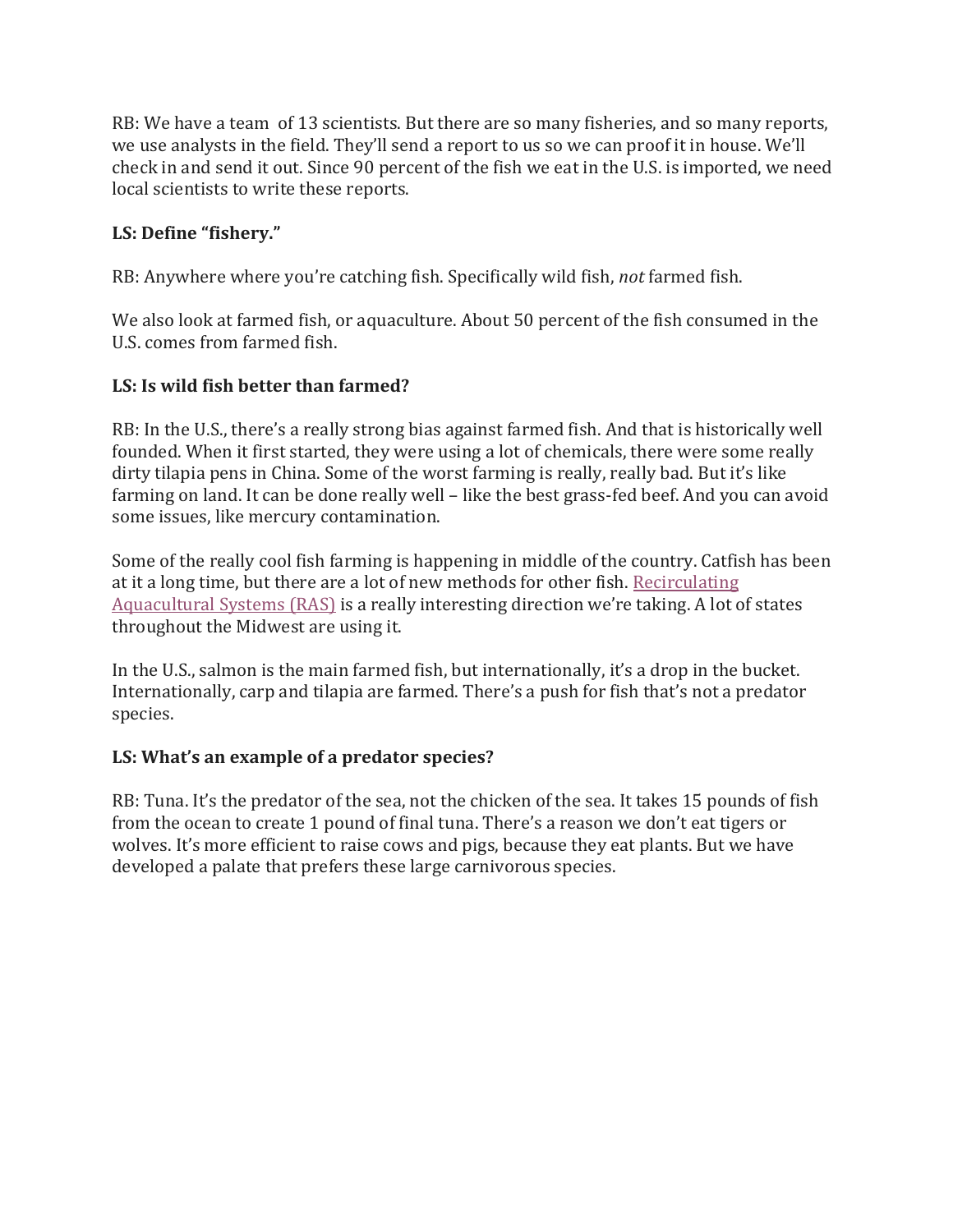

Bluefin tuna

#### **LS: You mentioned mercury. Is that an issue in tuna?**

RB: Our reports don't include mercury contamination as part of our concerns. Our expertise is on environmental issues. That said, it's tough to say. The amount of mercury a young woman wants to consume, vs. an old man, gender, body weight, desire for children, it all plays a role. [Environmental Working Group](http://www.ewg.org/search/site/mercury) is a good source for info on this.

As for tuna, younger, smaller tuna is going to have less mercury than larger tuna. [Wild](http://www.wildplanetfoods.com/faqs/)  [Planet Foods](http://www.wildplanetfoods.com/faqs/) [which promotes sustainably caught tuna for canning], they're doing a pull and line catching – that method is by hand, and isn't strong enough to catch the 400 pound tuna. More like 20 pounds or so. So their tuna is going to have less mercury.

#### **LS: What ways of catching fish would be considered sustainable**?

RB: That's a tough question. It depends on how it's done. For the longest time, trawling had a reputation of being really damaging. If it's a muddy bottom, and there's not a lot down there, it can be done sustainably. But if there's a coral reef, that's not good. Ways that tend to be better are more traditional methods. Fishermen over the world are so good at what they do – but they've gotten too good at it; the oceans can't keep up, it's that simple. Some of the ways that are better are les effective. If you catch tuna on a hook and line,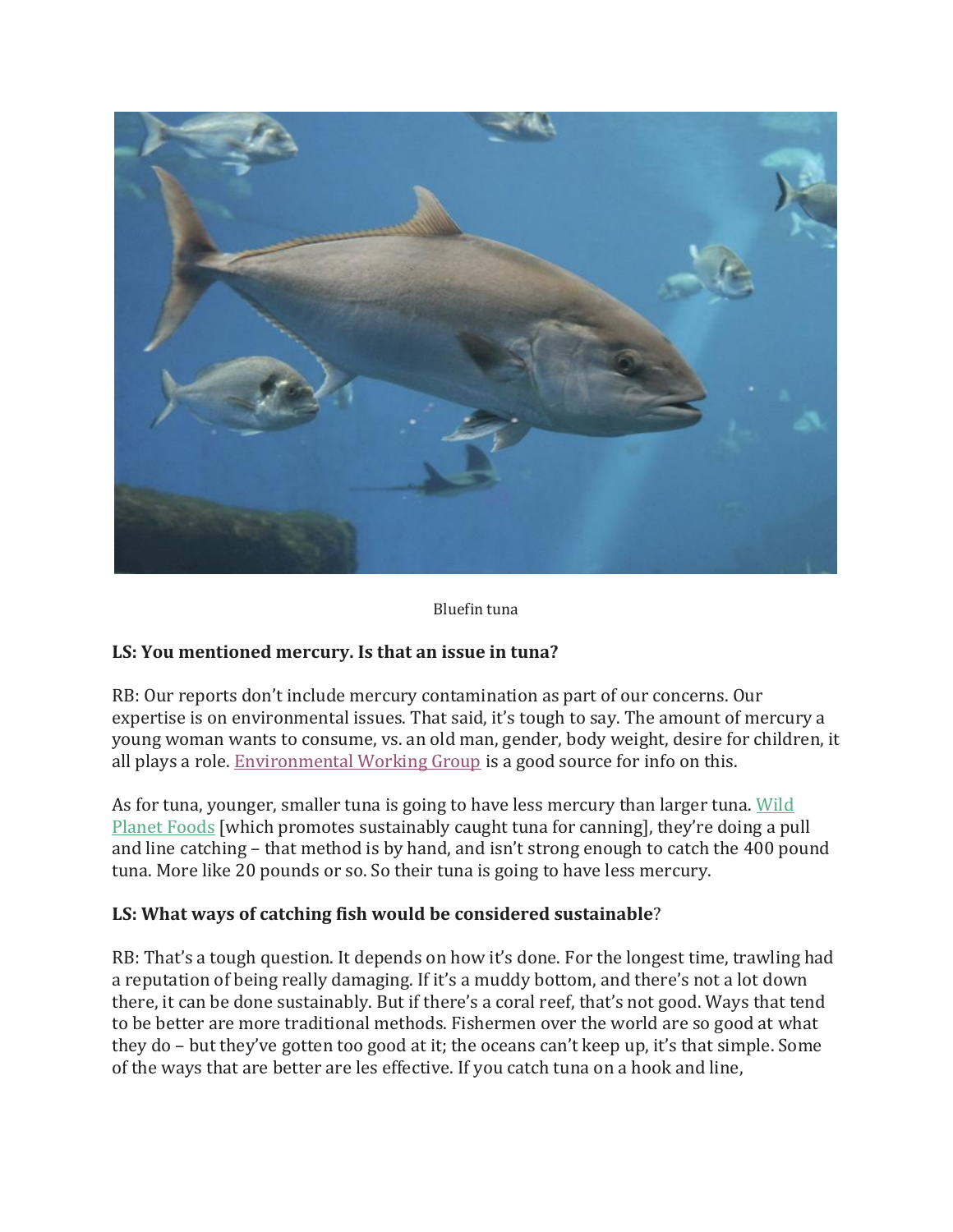you're *only* catching tuna. You're not catching turtles, or seabirds. It's more old-fashioned, but more environmentally sustainable.



Clams are typically a sustainable shellfish choice credit: Monterey Bay Aquarium/Randy Wilder

# **LS: What's the most sustainable kind of seafood**?

RB: Shellfish – clams, mussels, oysters, they all do well. All the things you want to avoid with farmed fin fish – packing in tight, not feeding enough – clams love that. They clean the